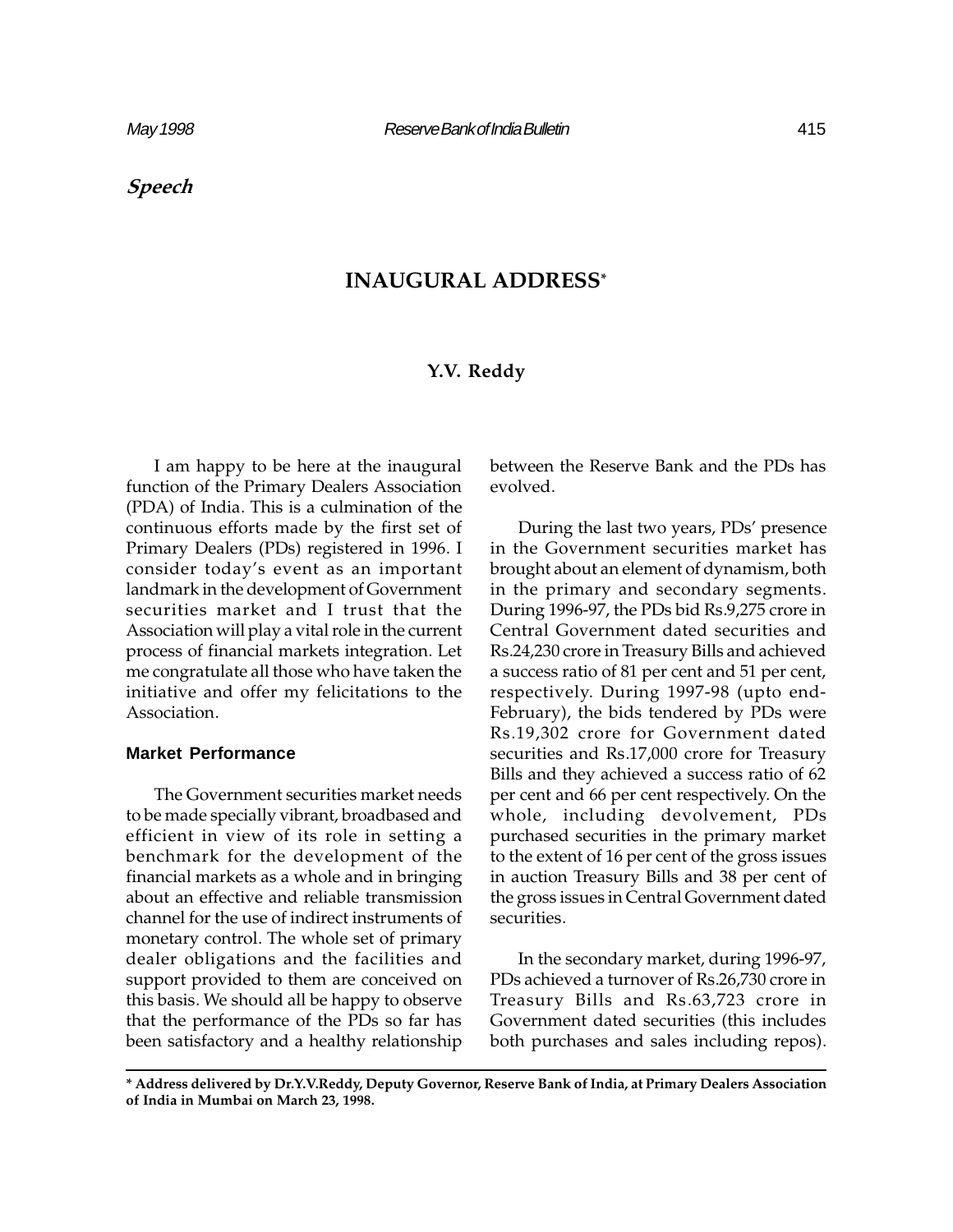During 1997-98, the corresponding figures were Rs. 26,318 crore and Rs. 70,709 crore, respectively.

In the backdrop of this performance, I would quickly like to recount the general environment in which the PDs conducted their operations in the recent past.

First, liquidity conditions were relatively easy through most of the period reflecting the reduction in Cash Reserve Ratio (CRR) and other inflows into the system.

Second, PDs were assured for most of the time, liquidity support through reverse repos with the Reserve Bank, in Central Government dated securities and auction Treasury Bills related to the annual bidding commitments made by them. Only after January 16, 1998, as a response to extraordinary circumstances in the exchange market, was the liquidity support made discretionary.

Third, the system of payment of commission on purchase of securities has been replaced in 1997-98 by a system of payment of underwriting fees on the amounts underwritten by them, through competitive bids. Incidentally, we are using uniform pricing approach in accepting bids for underwriting as compared to discriminatory pricing approach in regard to auctions in Government securities. In order to facilitate continued presence in auctions, we had invited bids for underwriting in respect of all auctions. Upto end-February 1998, PDs had offered bids aggregating Rs.35,918 crore for underwriting, and the Reserve Bank accepted bids to the tune of Rs.15,762 crore, in respect of both Treasury Bills and Government dated securities. The amount that has devolved on PDs so far is Rs.6,488 crore.

Fourth, routing operations in the call money market were allowed through all PDs, which I believe have generally served to increase the profitability of PDs.

 Fifth, to facilitate ease of operations, PDs have been allowed to open one current account and two Subsidiary General Ledger (SGL) accounts.

Sixth, PDs have been allowed the facility of transfer of funds from one centre to another under the RBI's Remittance Facility Scheme as also the facility of collection of cheques through clearing.

We could perhaps agree, therefore, that the conducive environment and the extent of support provided to PDs have also contributed to their impressive presence in the Government securities market. We should reinforce these as we go along, for mutual benefit.

#### **Current Issues**

There is a continuous dialogue between PDs and the Reserve Bank at the operational level and periodic meetings with the top management of the Bank. A number of issues affecting PDs' operations and the market in general are discussed, and joint efforts are made to find solutions. I am confident that the formation of the Association will strengthen the coordination between the Reserve Bank and the PDs.

 A couple of weeks ago, I had the pleasure of meeting all the PDs for a free and frank discussion. Today, I would like to flag three issues that were raised in this meeting, viz., liquidity support, when-issued market and underwriting.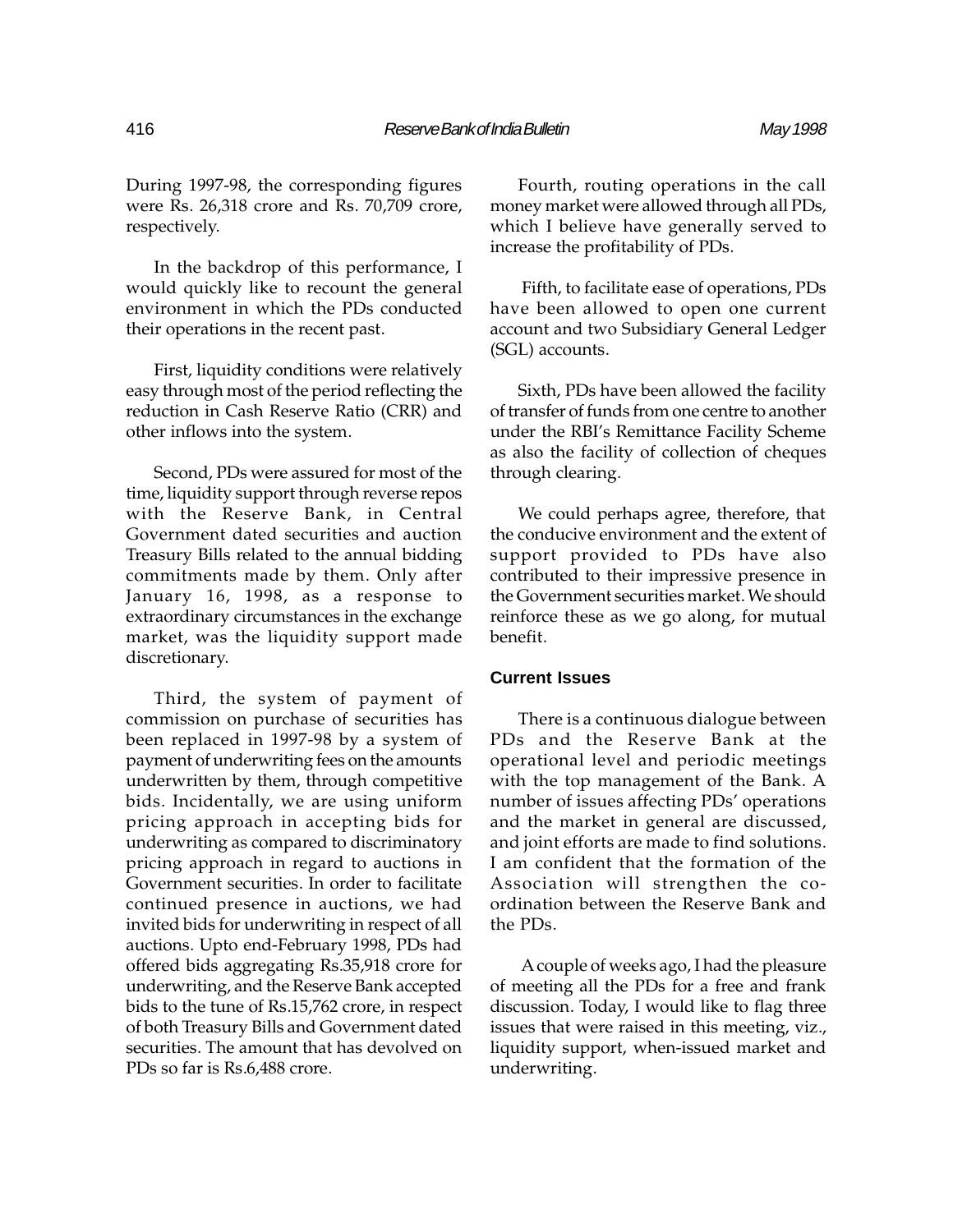Liquidity support to PDs is currently linked to bidding commitments. There is a suggestion that it should be linked to allotment of securities. There is some merit in this argument in terms of linking liquidity support to actual performance. A suitable mechanism could be evolved after considering both the incentive effect and the monetary impact. I would welcome your views.

## **When-Issued Market**

There has been a constant demand for the introduction of the when-issued market. In an environment where short selling is not permitted, when-issued market is not possible. We are actively pursuing this matter with the Government. In the meantime, there are a number of related operational issues on which I urge upon this audience to contemplate. In the event of introducing a when-issued market, a crucial question that arises is whether to allow exclusive access to PDs in primary issues or continue the wider participation as it exists now. If exclusive access is a preferred option, then it may be feasible only with an increase in the number of PDs. Changes may also be required in the form of liquidity support, underwriting, mode of bidding, possible ceiling on the amount bid, etc. All these require deeper examination.

## **Underwriting**

There is an opinion among PDs that the level of underwriting currently permitted could be increased, or underwriting bids could be received without any specific limit, within the notified amount of issue. There is no doubt, scope for increasing the underwriting offers even up to 100 per cent of the size of the issue and also allow both the PDs and Sattelite Dealers (SDs) to underwrite, since the ultimate objective of the Reserve Bank is to completely withdraw its support in the primary issues of Government. A related issue is whether a sub-ceiling should be placed on the extent of underwriting by a single PD and if so, what should be the basis for such a subceiling. I presume that in the event of the introduction of a when-issued market, the system of underwriting will need to be reexamined. I would be happy to hear your views on this.

## **Role of Primary Dealers Association**

Befitting the occasion, let me address a few issues specifically relevant to the PDA. There are certain critical areas in the development of the financial markets which should be addressed by self-regulatory organisations like PDA.

The first among them is achieving a harmonious integration of different segments of the markets. Such integration implies among several factors, the evolution of consistent and prudent policies for market participation, trading and settlement of financial instruments. It is a matter of satisfaction for us, that the establishment of sound policy and practices in the market has been included as a stated objective in the Memorandum.

The second area is building a healthy relationship between different segments of market participants. For example, let us consider PDs' relationship with SDs. Earlier, two models were considered; one, linking SDs' functioning to each PD and second, a free relationship between SDs and PDs. The guidelines evolved evidently favoured the latter model. Here, the SDs are free to deal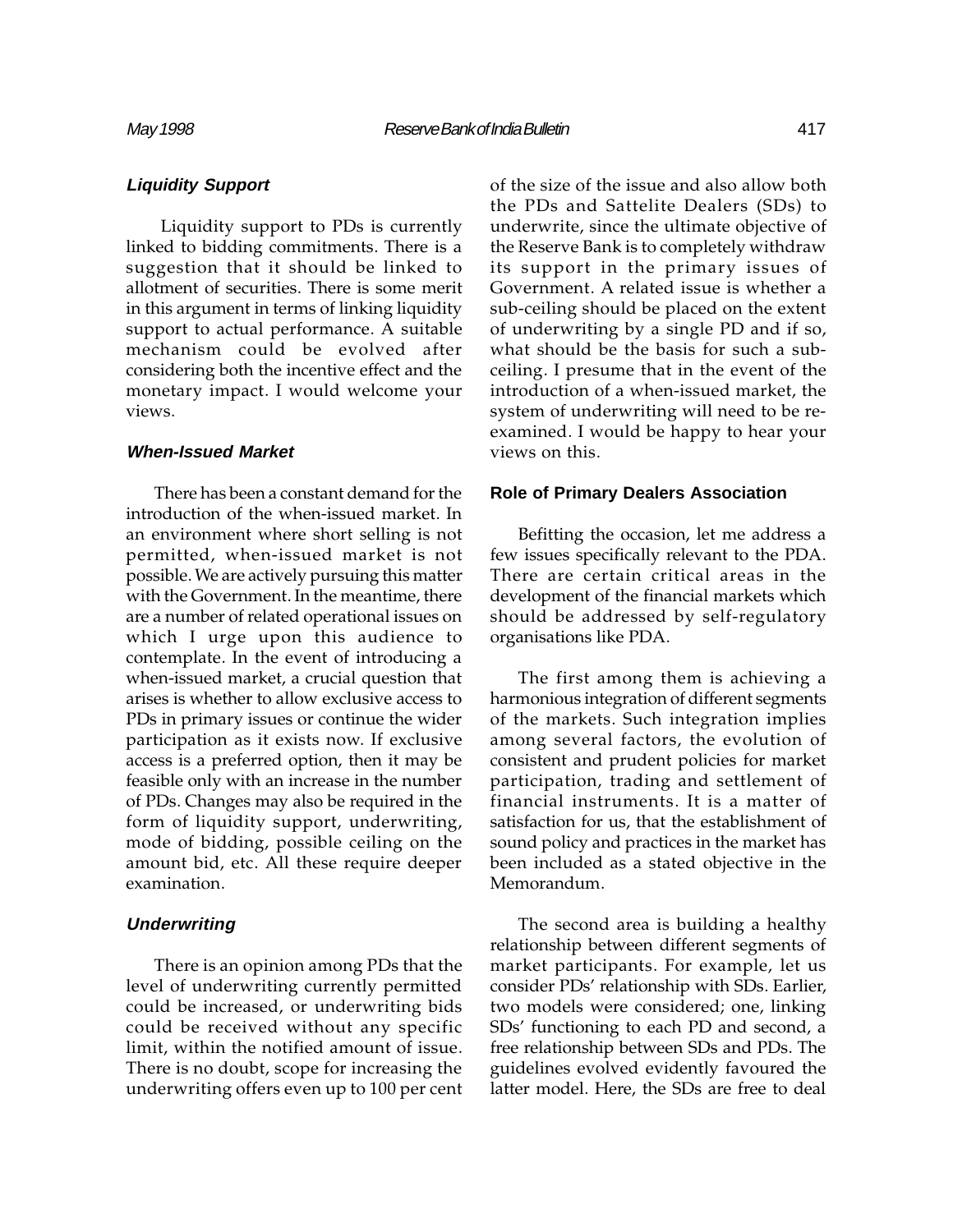with any of the PDs depending upon the forms of their business and their geographical concentration of business. SDs' guidelines also provide for the integration of SDs as part of PDA in membership and in its activity. The PDA should bring about this healthy business relationship. This kind of relationship could be extended to other counterpart bodies like Fixed Income Money Market and Derivatives Association (FIMMDA) which is in its formative stage. The objective should be to bring about a harmonious blend of such entities in achieving orderly functioning of the entire financial market.

The third important role is in the area of removing some legal, procedural and administrative bottlenecks in the efficient functioning of the market. Illustratively, the Tax Deduction at Source (TDS) on Government securities was one such impediment which was removed after a long dialogue with the Government. There are several other impediments which are constantly discussed like stamp duties and tax incentives. The Association should focus upon building up a strong ground for removing such impediments by consultations with appropriate authorities in Government.

Thus, while the role of PDs has been carved out essentially in the area of Government securities market, the PDA may have to expand their horizon to other segments of the market. That would lead us to some micro issues which may need to be addressed.

## **Market Making**

One of the basic obligations of PDs is to offer firm two-way quotes in Government securities, thereby providing continuous liquidity in the market. In the UK, Gilt Edged Market Makers (GEMMs) are required to

make on demand and in any trading conditions, continuous and effective two-way prices at which they stand committed to deal. Some countries require PDs to deal at the prices they display; in others the displayed prices are only indicative. The UK requires market making across the whole range of Government securities, including indexlinked securities whereas in some other countries such as the USA and France, the obligation is to make a market in leading securities only. I would like to impress upon you that there is need for greater transparency in the market making function of PDs in order to impart credibility to PDs' operations. The PDA should focus on this important aspect of market making and frame transparent operational rules.

## **Retailing of Government Securities**

One of the objectives of PDs was to encourage voluntary holding of Government securities amongst a wider investor base. Some countries require evidence of commitment from PDs in the retail market, particularly for individual investors. Although there are no such explicit guidelines in our case, PDs are expected to be proactive in retailing Government securities. PDs were allowed to open a second SGL account with the Reserve Bank in order to facilitate retailing but are yet to make any significant headway in this respect. I admit that it would be entirely reasonable for spreads on retail business to be wider than in the wholesale market because of the relatively high cost of retail market making and distribution. Perhaps, there may be a case for linking PDs' performance to retail clientele since serving a captive market may not be an efficient benchmark for assessing the performance of PDs. I understand that one of the objectives of the Association of Primary Dealers in Sri Lanka is to sponsor workshops, seminars,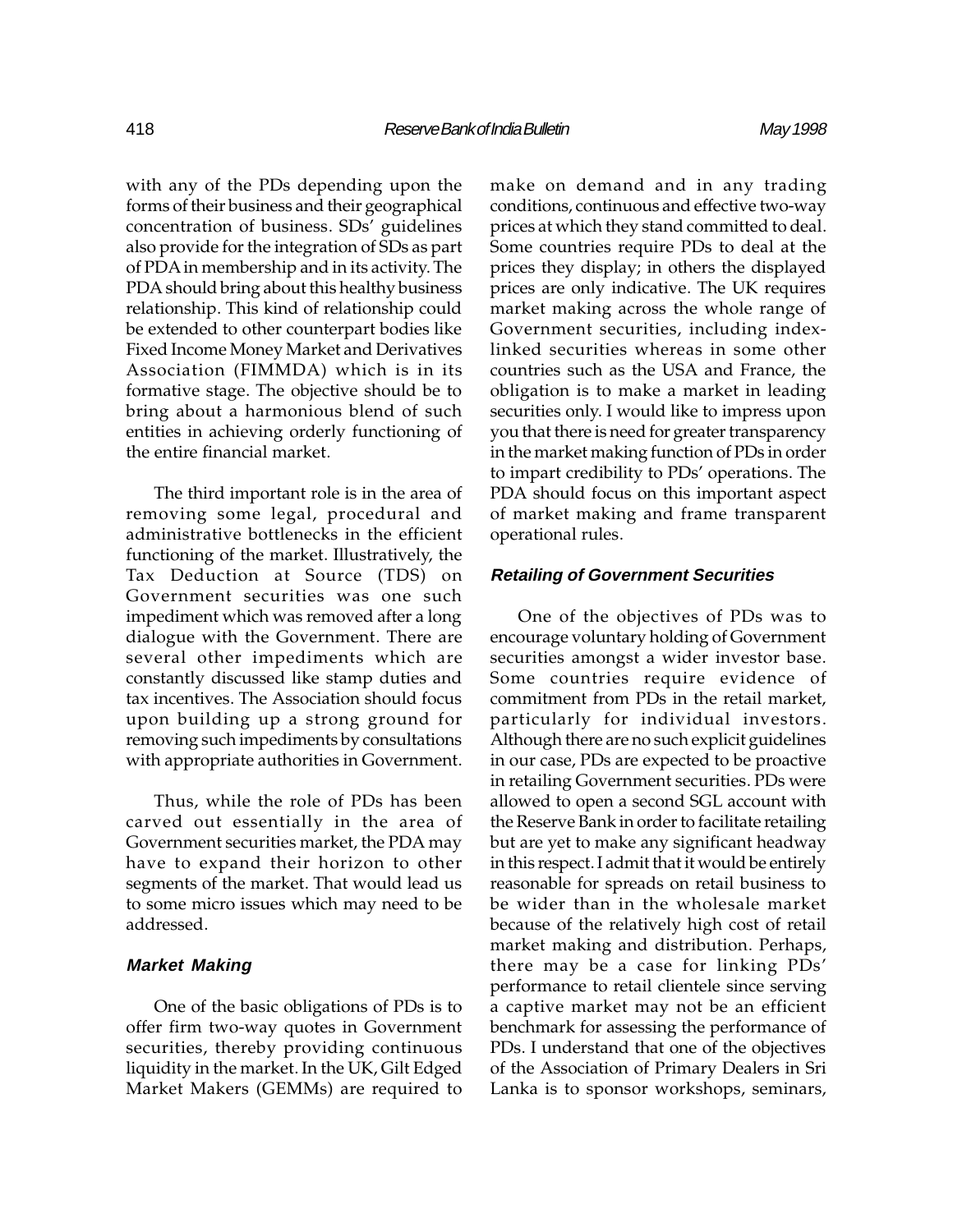training courses and meetings and develop material for the members of the trade and the general public as the case may be, in order to promote awareness and understanding of the Treasury Securities and encourage wider participation in the market.

The issue of arranging publicity about Government securities was discussed with PDs. The PDA must consider taking initiatives and move ahead in building awareness of individual investors about the Government securities market. The Reserve Bank would consider specific requests for any support or backing that is necessary for this purpose.

# **Dematerialisation**

 The Reserve Bank of India is in the process of giving a final go ahead to the National securities Depository Limited (NSDL) for the dematerialisation of Government securities through the NSDL. We believe that this facility will greatly enhance the ability of the non-banking entities such as the provident funds, trusts, corporates and other participants in the securities market to deal in Government securities on a nationwide basis. This is of particular importance to the PDs. On the one hand, increased ability to trade in these instruments will encourage investors to participate in the primary auction of securities and on the other hand serve to increase the client base for Government securities.

It is not difficult to envisage the PDs putting in bids on behalf of a number of clients and, if successful, distributing the allotment amongst various clients in an effortless manner using the NSDL system in a when-issued system. About 15 banks, nationalised and private, have already

joined the NSDL system as Depository Participants. I understand that a few more are on the way to doing so. The dematerialisation of Government securities through depositories like the NSDL offers an excellent opportunity for the clients of these banks to hold the securities in dematerialised form and derive the benefits of trading on a nationwide basis.

## **Screen-Based Dealing**

While transactions of Government securities across countries take place both in exchanges and outside, OTC or over the counter trading is the most popular in a number of countries such as Canada, China, Germany, Sweden and the UK. In other countries such as Australia, Belgium, France, Japan, Switzerland and the USA, trades in Government securities are effected through OTC and also through stock exchanges. In the Indian scene, the National Stock Exchange (NSE)has provided the screen for exchange trading. The OTC market outside the NSE entirely depends upon telephone deals.

Screen-based dealing lends transparency and efficiency to market operations. Ideally, the screen could cover OTC deals in money market instruments like call and notice money, term money, repos, as also Government securities including Treasury Bills. Besides banks, PDs, financial institutions and other market participants, the Reserve Bank could also use the screen in the conduct of its open market operations.

It is felt that self regulatory organisations like PDA and FIMMDA should be closely associated with the implementation of this system. The Reserve Bank has already opened a dialogue with you in this regard and we would be prepared to consider funding of this